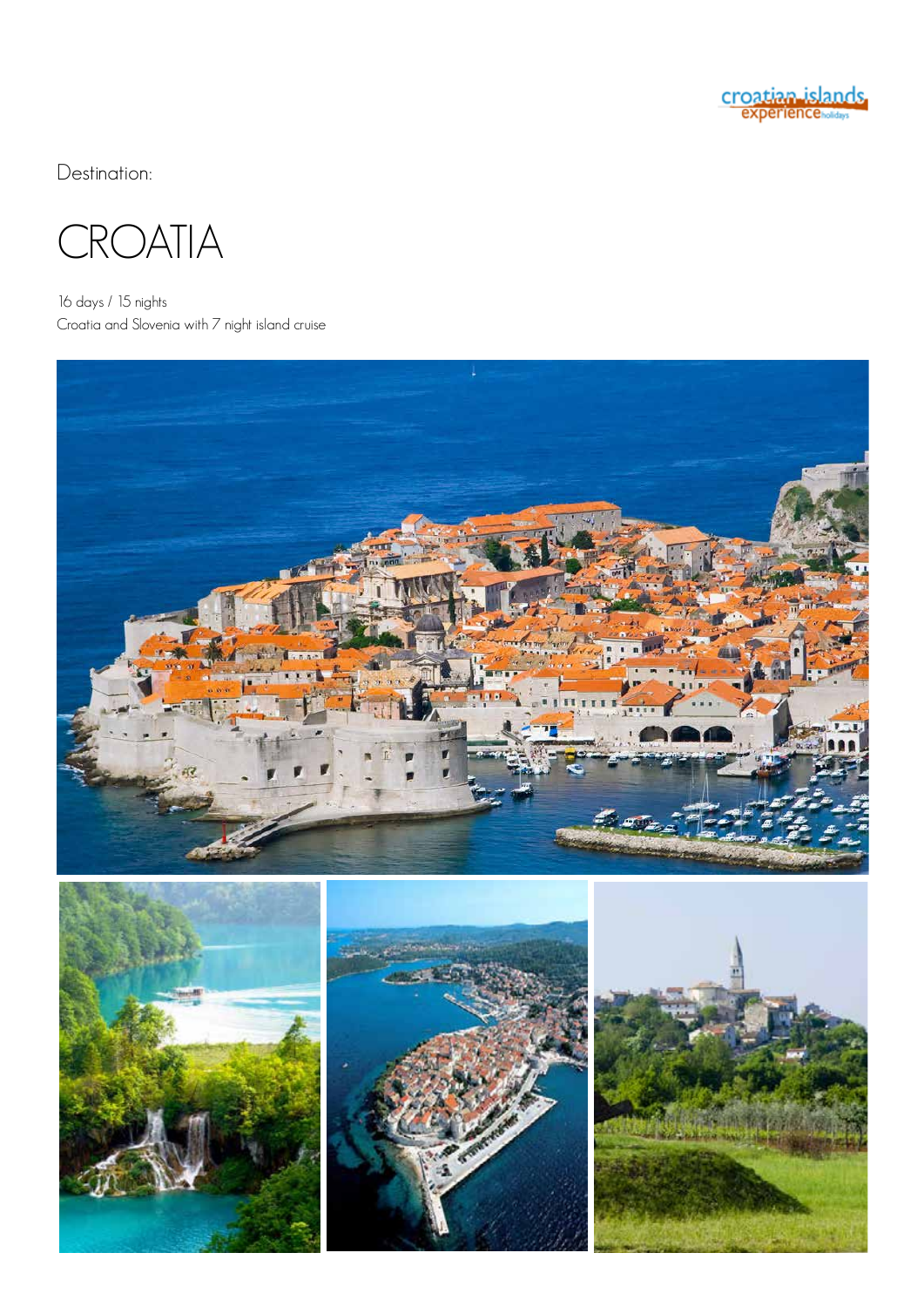# ITINERARY

#### **Day 1, Friday Zagreb**

You will be met at the airport and transferred to your hotel.

Rest of the day free.

#### **Day 2, Saturday Zagreb,**

You will be met at the airport and transferred to your hotel.

A private sightseeing tour will take you through the historic Upper Town. See St. Mark's Church, St. Catherine's Church, the Cathedral, Parliament, and the Government Palace. (B)

### **Day 3, Sunday**

### **Zagreb – Ljubljana – Lake Bled (Slovenia)**

Head north by private transfer to Lake Bled. On the way private sightseeing tour of historical Ljulbljana and also visit the old castle perched above the capital of Slovenia. Arrive Lake Bled late afternoon and settle into your four star hotel. (D,B)

#### **Day 4, Monday Lake Bled, Sunday**

The alpine region around Bled is one of the most beautiful in Europe, with numerous lakes, rivers, forrests and high mountains. Visti nearby Lake Bohinj and Mt Vogel giving you stunning views of the area below. (D,B)

### **Day 5, Tuesday**

#### **Lake Bled - Opatija (Croatia), Monday**

Travel back into Croatia and visit famous Postojna Cave. Tour this unique subterranean world by miniature electric train. Arrive Opatija seaside resort in the afternoon. (B)

### **Day 6, Wednesday**

#### **Opatija - Pula - Rovinj - Motovun, Tuesday**

Head to Pula and take a private sightseeing tour of the Roman Amphitheater, the sixth largest of its kind still in existence. On to the beautiful resort of Rovinj. There's free time to explore the old town and its narrow lanes before we continue to hilltop town of Motovun. Return to Opatija, where your evening is free.

#### **Day 7, Thursday Opatija - Plitvice**

Depart for Plitvice Lakes National Park, a UNESCO World Heritage site. Enjoy the breathtaking scenery of this natural wonder with its 16 terraced lakes surrounded by forested mountains and lush vegetation. Overnight in authentic Plitvice Village.  $(D.B)$ 

#### **Day 8, Friday Plitvice Lakes**

Walk the lower and top lakes taking a boat across

the largest "Kozjak" lake and walking past numerous waterfalls and miniature lakes formed by changing terrain. (D,B)

#### **Day 9, Saturday Plitvice Lakes - Split**

Head south to Split magnificent meditteranean city featuring 2nd century Diocletian Palace. This is a gateway to many Croatian islands and the lifestyle here is truly amazing.

Cruise ship embarkation on arrival. Get settled in your cabin before attending a Welcome reception this evening (WR).

#### **Day 10, Split – Bol – Hvar**

Stop in Bol, a small town on Island Brac, for a swim at the Golden Horn. Enjoy the 1740-foot-long golden pebble beach said to be the best in Croatia. It is unique in that it changes shape and position depending on the winds. Return to your boat for lunch, then head to Hvar. Hvar is one of the most popular islands in the Adriatic and a meeting point for the international jetset. The "Croatian Madeira" is also one of the longest islands stretching along the shores of Croatia. A sightseeing tour of Hvar town shows you the first public theatre in Europe (older than Shakespeare's theatre in the UK), the Franciscan Monastery and many more historical sights. Your evening is free to explore Hvar on your own. (B, L) Note: Due to the limited capacity of the Hvar harbor (during peak season in July and August) port of call can be substituted for Stari Grad/Jelsa. In that case transfer by bus will be organized to and from Hvar.

#### **Day 11, Hvar - Korcula**

After breakfast set sail for Korcula, with swimming stop in one of pristine bays and lunch onboard. Early afternoon arrival to Korcula, thought to be the birthplace of the famous explorer Marco Polo. Take a walking tour through its narrow, cobbled streets and visit the majestic Gothic Baroque Cathedral of St. Mark. Your evening is free to discover the town and enjoy dinner on your own at one of the many restaurants. (B, L)

#### **Day 12, Korcula - Dubrovnik**

In the morning sail to Dubrovnik, so called "Pearl of the Adriatic", a UNESCO World Heritage site. While in Dubrovnik, take a walking tour of the old town and visit the Rector's Palace and Franciscan Monastery with its Pharmacy. Remainder of the day is free; perhaps discover this lovely city on own. (B, L)

#### **Day 13, Dubrovnik - Mljet**

Today we turn our compass back north, with plenty of time for morning swim along the sail. As you dine, set sail for Mljet Island. Mljet National Park encompasses five types of forest, many species of birds, and two deep lakes, Veliko Jezero (Big Lake) and Malo Jezero (Small Lake). This lovely island was supposedly a favorite holiday spot for the Greek hero Ulysses! Your evening is free in Mljet. (B, L)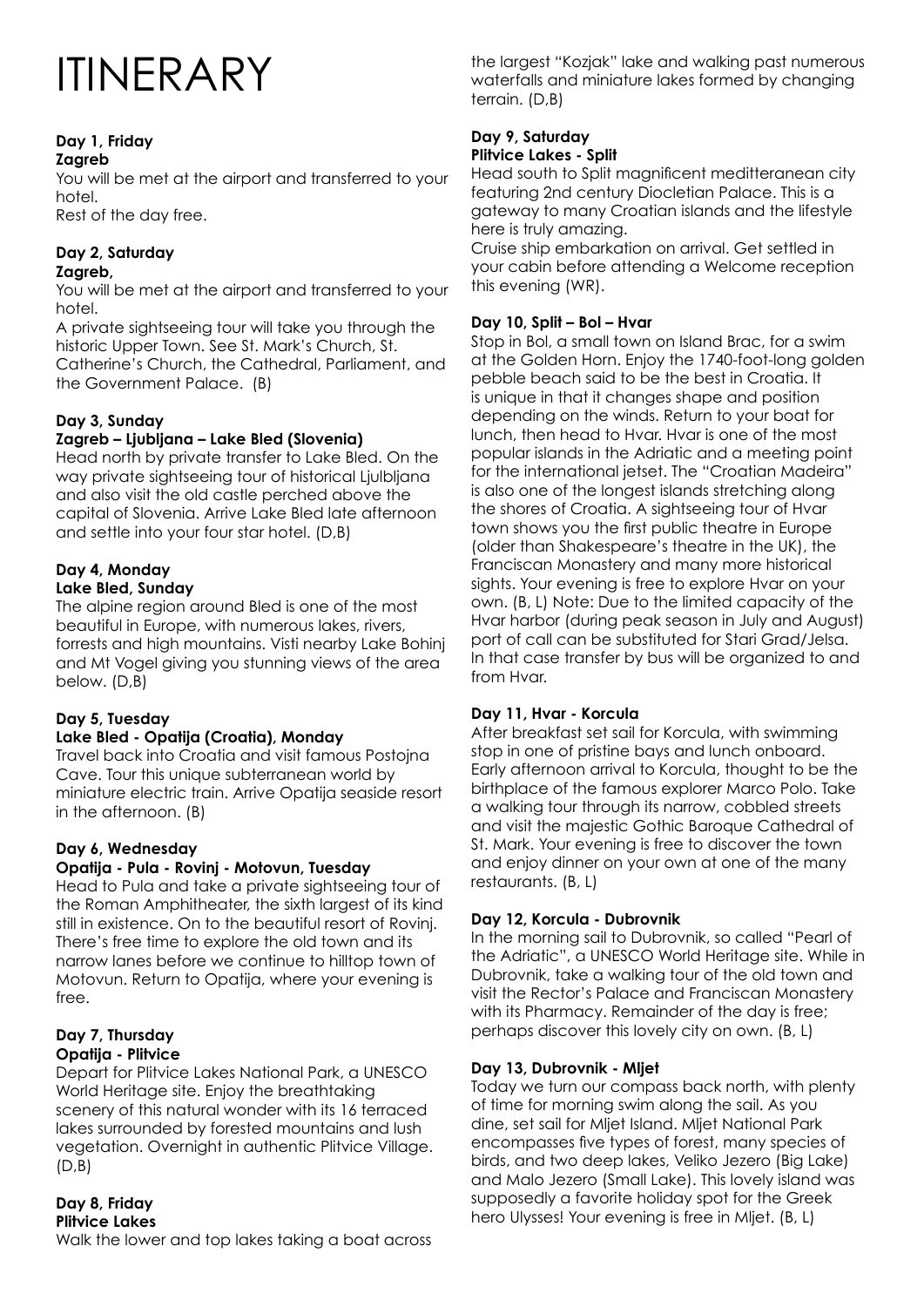#### **Day 14, Mljet - Pucisca**

Take a break for a swim during your morning cruise. Continue sailing through lunch, arriving this afternoon in Pucisca, a beautiful little town on island of Brac. Tonight, enjoy captain's dinner with live entertainment on board. (B, L, D)

#### **Day 15, Pucisca - Omis - Split**

As you sail along the coast, stop at the ancient town of Omis. Its fortresses are silent stone reminders of the power and the might of the infamous pirates who once made their homes and fortunes here. After a short walking tour, board a small boat and sail into Cetina River Canyon, a protected nature area. Continue to Radman Mills for a local specialty snack. Return to Omis and your boat, and set sail during lunch. Arriving in Split, take a guided tour of the port, the seafront promenade, and Roman Emperor Diocletian's Palace. The historical center of the city is listed as a UNESCO World Heritage site. Your evening is free in Split. (B, L)

#### **Day 16, depart Split**

After breakfast it's time to disembark. You will be transferred to the airport or to a point for your onward journey. (B)

## COST:

From AUD\$5,677.00 pp twin share

## INCLUDED:

- private transfer (car and the driver with you for the duration of the programme Zagreb - Split)
- accommodation \*\*\*\* hotels and apartment\*\*\* with breakfast as shown
- private sightseeing Zagreb, Hvar, Korcula, Dubrovnik, Mljet National Park, Cetina River Canyon and Split
- airport transfers Zagreb and Dubrovnik

## NOT INCLUDED:

- entrance fee to national parks and Postojna Caves
- food not shown in the itinerary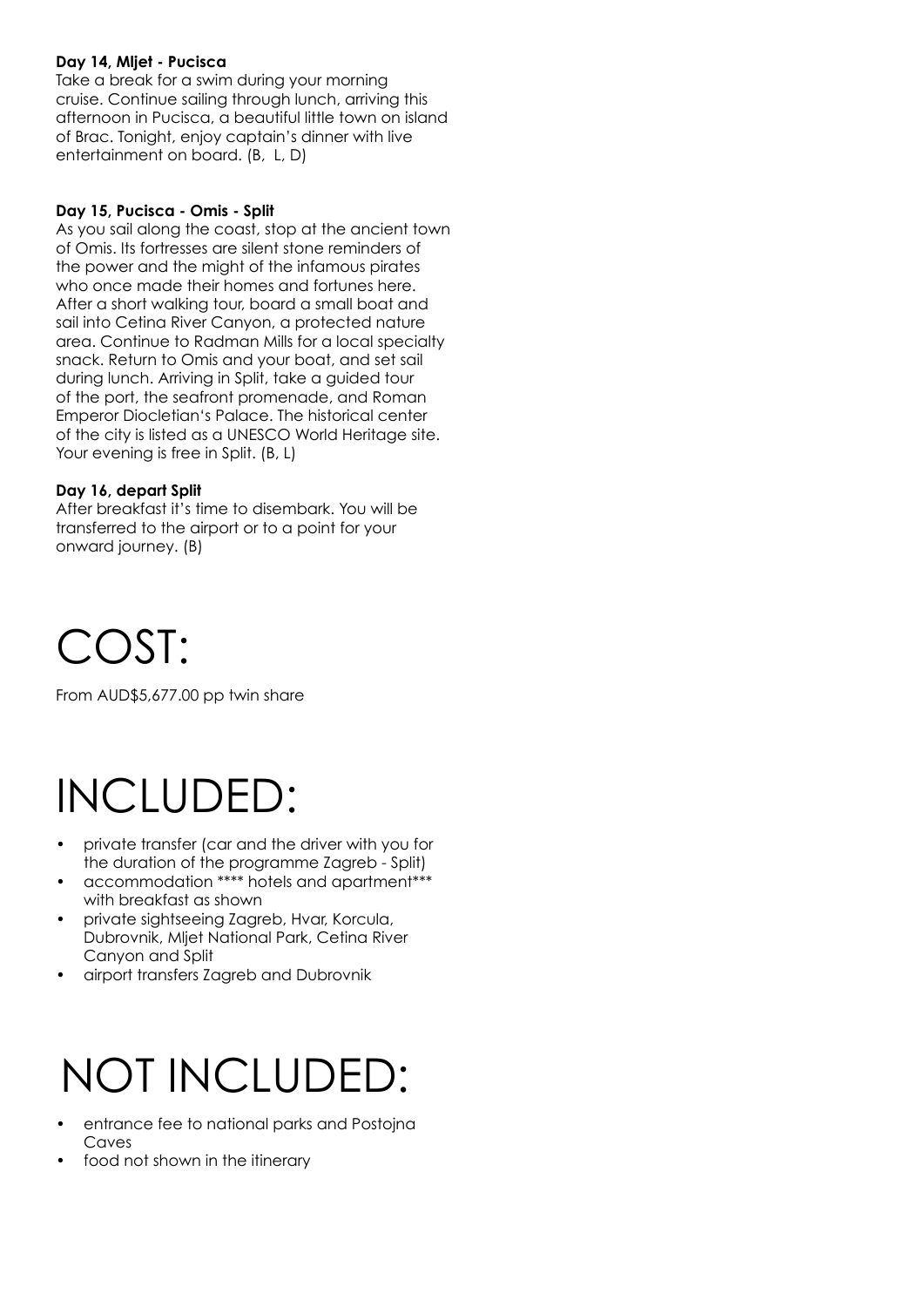## YOU WILL SEE...and more

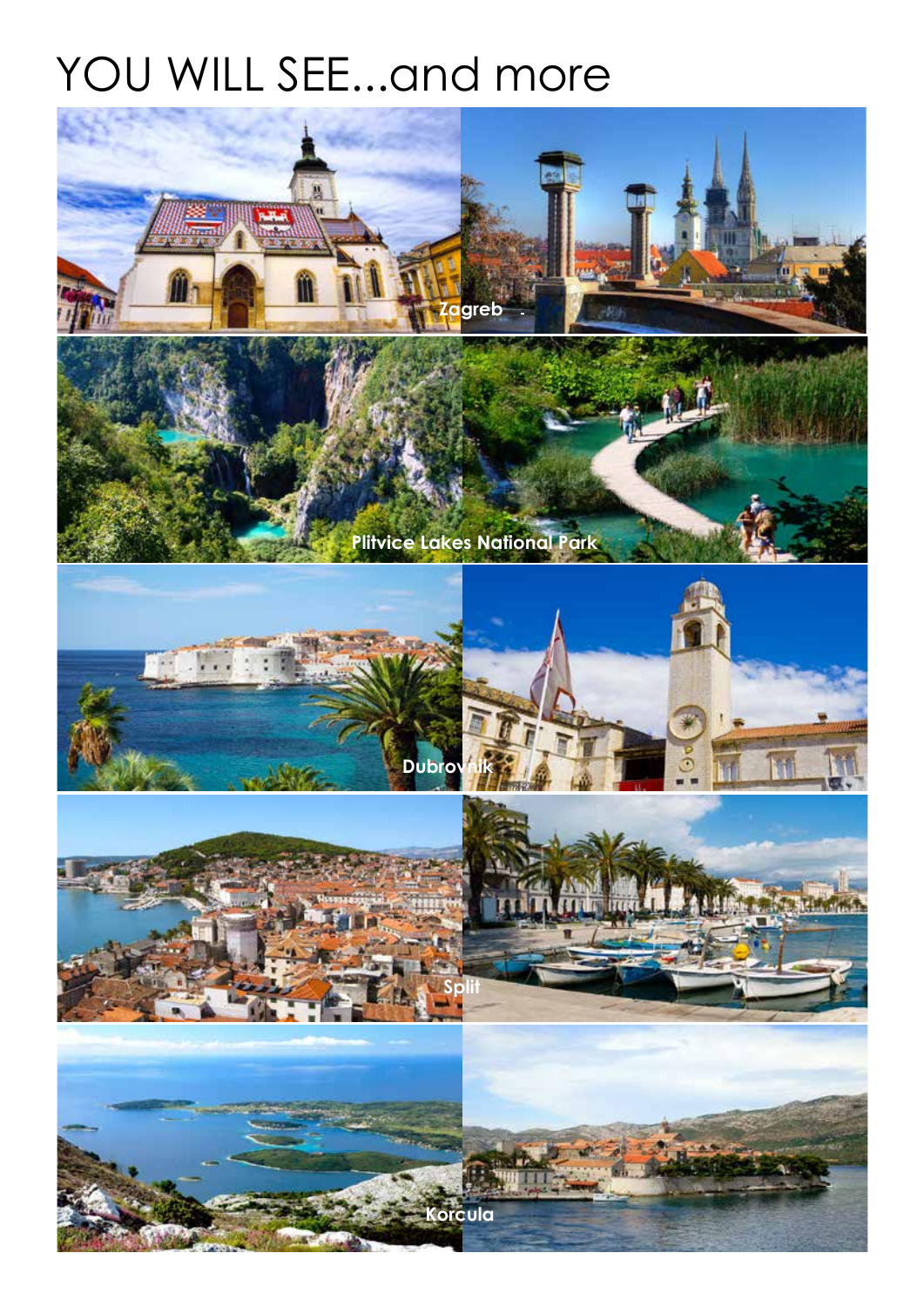# CRUISE SHIP







## **M/S Prestige**

Length: 160 feet Width: 29.5 Feet Speed: 10NM Cabins: 20 Capacity: 38 persons

#### **BOAT HIGHLIGHTS:**

- Our boats are classified 5 stars, made by 2014 standards
- Fully equipped cabins (A/C, LCD TV, safe deposit box, fire alarm, bathroom toiletries, hair dryer, bathrobe & slippers, kifejackets, cupboard and wardrobe cabinet)
- Free wireless internet access (Wi-Fi)
- All cabins are sound proof, with internal communication system between room and a bar and provide fire-proof doors
- Air-conditioned upper deck dining room with bar area and LCD TV
- PA system for announcement by captain or cruise manage
- Lounging sundeck with a total surface of over 2,300 sq ft and with deck-beds for all passengers
- Kitchen built to the latest HACCP standards
- Rear access platform for easy to/from the sea
- Two outdoor showers and four deck toilets

#### **OTHER USEFUL INFORMATION**

- Complete navigation equipment (navigation radar, plotter, GPS, radio, etc.)
- Fire alarm
- Emergency lights
- Closed Circuit TV
- Lifeboats for 50 persons
- Tender boats for 12 passengers
- Electricity on board: 220 V
- 2 engines (400 HP each) + 2 generators for A/C and lights